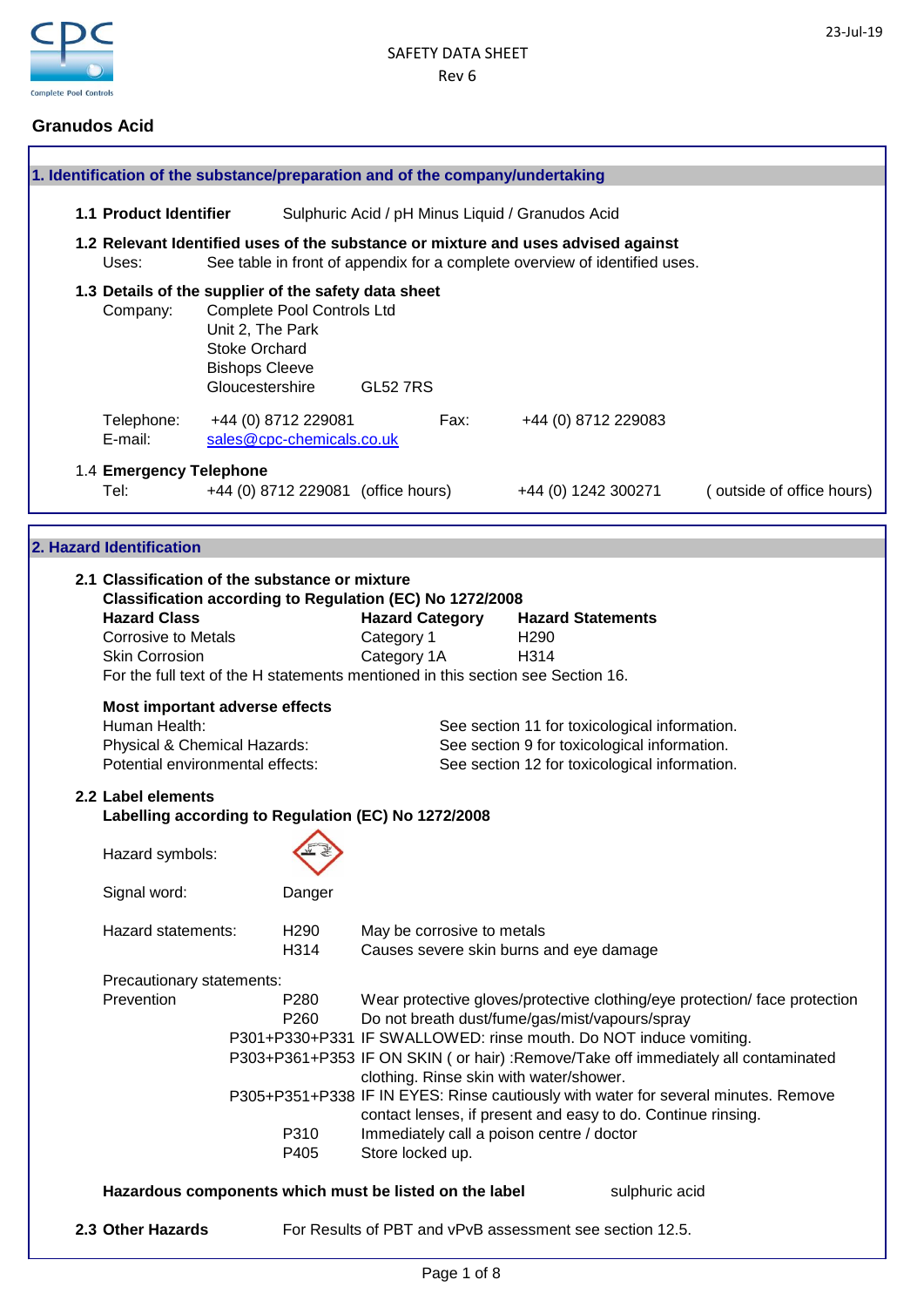**Trade Name: Granudos Acid**

|  | 3. Composition/information on ingredients                                                          |           |                                                                                                                                                                              |                                                                                 |                                                                                        |  |  |  |  |
|--|----------------------------------------------------------------------------------------------------|-----------|------------------------------------------------------------------------------------------------------------------------------------------------------------------------------|---------------------------------------------------------------------------------|----------------------------------------------------------------------------------------|--|--|--|--|
|  |                                                                                                    |           |                                                                                                                                                                              |                                                                                 |                                                                                        |  |  |  |  |
|  | 3.1 Substances<br>Chemical nature:                                                                 |           | Aqueous solution                                                                                                                                                             |                                                                                 |                                                                                        |  |  |  |  |
|  |                                                                                                    |           |                                                                                                                                                                              |                                                                                 |                                                                                        |  |  |  |  |
|  | <b>Hazardous components</b><br>Sulphuric acid<br>Index-No.<br>016-020-00-8<br>CAS-No.<br>7664-93-9 |           |                                                                                                                                                                              | Amount %                                                                        | <b>Hazard</b>                                                                          |  |  |  |  |
|  |                                                                                                    |           |                                                                                                                                                                              | $>=15 - 50$                                                                     | Skin Corr.1A                                                                           |  |  |  |  |
|  |                                                                                                    |           |                                                                                                                                                                              |                                                                                 | H314                                                                                   |  |  |  |  |
|  | EC-No.<br>Registration                                                                             | 231-639-5 | 01-2119458838-20-xxxx                                                                                                                                                        |                                                                                 |                                                                                        |  |  |  |  |
|  | C & L No                                                                                           |           | 02-2119752444-38-0000                                                                                                                                                        |                                                                                 |                                                                                        |  |  |  |  |
|  |                                                                                                    |           |                                                                                                                                                                              |                                                                                 |                                                                                        |  |  |  |  |
|  | <b>4. First Aid measures</b>                                                                       |           |                                                                                                                                                                              |                                                                                 |                                                                                        |  |  |  |  |
|  |                                                                                                    |           |                                                                                                                                                                              |                                                                                 |                                                                                        |  |  |  |  |
|  | 4.1 Description of first aid measures<br>General Advice:                                           |           |                                                                                                                                                                              | Take off all contaminated clothing immediately.                                 |                                                                                        |  |  |  |  |
|  | If inhaled:                                                                                        |           |                                                                                                                                                                              |                                                                                 | In case of accident by inhalation: remove casualty to fresh air and keep at rest. If   |  |  |  |  |
|  |                                                                                                    |           |                                                                                                                                                                              |                                                                                 | breathing is irregular or stopped, administer artificial respiration. Call a physician |  |  |  |  |
|  |                                                                                                    |           |                                                                                                                                                                              | immediately.                                                                    |                                                                                        |  |  |  |  |
|  | In case of skin contact:                                                                           |           | First swab the concentrated acid with dry pulp or textile; because the acid reacts                                                                                           |                                                                                 |                                                                                        |  |  |  |  |
|  |                                                                                                    |           | vigorously with water and the strong evolution of heat. Wash off with plenty of water.<br>Immediate medical treatment is necessary as untreated wounds from corrosion of the |                                                                                 |                                                                                        |  |  |  |  |
|  |                                                                                                    |           |                                                                                                                                                                              | skin heal slowly and with difficulty.                                           |                                                                                        |  |  |  |  |
|  | In case of eye contact:                                                                            |           |                                                                                                                                                                              | Rinse immediately with plenty of water, also under the eyelids, for at least 15 |                                                                                        |  |  |  |  |
|  |                                                                                                    |           | minutes.                                                                                                                                                                     |                                                                                 | Consult an eye specialist immediately. Go to an ophthalmic                             |  |  |  |  |
|  |                                                                                                    |           |                                                                                                                                                                              | hospital if necessary.                                                          |                                                                                        |  |  |  |  |
|  | If swallowed:                                                                                      |           |                                                                                                                                                                              |                                                                                 | Clean mouth with water and drink afterwards plenty of water. Never give anything       |  |  |  |  |
|  |                                                                                                    |           |                                                                                                                                                                              |                                                                                 | by mouth to an unconscious person. Do NOT induce vomiting. Call a                      |  |  |  |  |
|  |                                                                                                    |           |                                                                                                                                                                              | physician immediately.                                                          |                                                                                        |  |  |  |  |
|  |                                                                                                    |           |                                                                                                                                                                              | 4.2 Most important symptoms and effects, both acute and delayed                 |                                                                                        |  |  |  |  |
|  | Symptom & effects:                                                                                 |           |                                                                                                                                                                              |                                                                                 | See Section 11 for more detailed information on health effects and symptoms            |  |  |  |  |
|  |                                                                                                    |           |                                                                                                                                                                              | 4.3 Indication of immediate medical attention and special treatment needed      |                                                                                        |  |  |  |  |
|  | Treatment                                                                                          |           |                                                                                                                                                                              | Treat Symptomatically.                                                          |                                                                                        |  |  |  |  |
|  |                                                                                                    |           |                                                                                                                                                                              |                                                                                 |                                                                                        |  |  |  |  |
|  | 5. Fire fighting measures                                                                          |           |                                                                                                                                                                              |                                                                                 |                                                                                        |  |  |  |  |
|  | 5.1 Extinguishing media:                                                                           |           |                                                                                                                                                                              |                                                                                 |                                                                                        |  |  |  |  |
|  | Suitable extinguishing media:                                                                      |           |                                                                                                                                                                              |                                                                                 | Use extinguishing measures that are appropriate and local circumstances                |  |  |  |  |
|  |                                                                                                    |           |                                                                                                                                                                              |                                                                                 | and the surrounding environment. This product itself does not burn                     |  |  |  |  |
|  | Unsuitable extinguishing media:                                                                    |           |                                                                                                                                                                              | Water                                                                           |                                                                                        |  |  |  |  |
|  |                                                                                                    |           |                                                                                                                                                                              | 5.2 Special hazards arising from the substance or mixture                       |                                                                                        |  |  |  |  |
|  | Specific Hazards during fire fighting:                                                             |           |                                                                                                                                                                              | products, Sulphur oxides, Reacts exothermic with water.                         | May decompose in a fire giving off toxic fumes, Hazardous decomposition                |  |  |  |  |
|  |                                                                                                    |           |                                                                                                                                                                              |                                                                                 |                                                                                        |  |  |  |  |
|  | 5.3 Advice for fire-fighters<br>Special protective equipment                                       |           |                                                                                                                                                                              |                                                                                 | In the event of fire, wear self-contained breathing apparatus.                         |  |  |  |  |
|  | for fire-fighters:                                                                                 |           |                                                                                                                                                                              | Wear appropriate body protection (full protective suit).                        |                                                                                        |  |  |  |  |

Collect contaminated fire extinguishing water separately. This must not be discharged into drains. Cool closed containers exposed to fire with water

Further Information: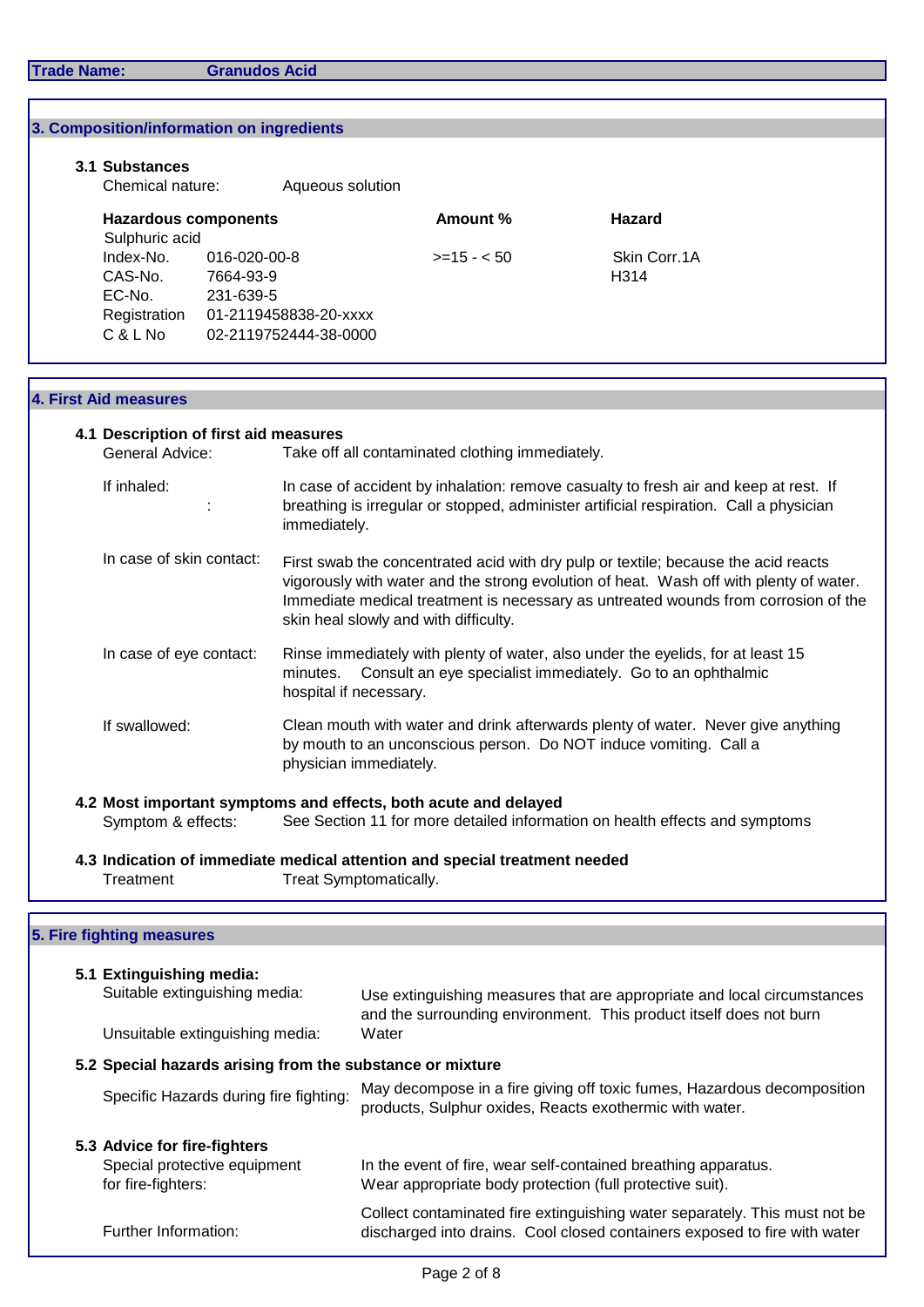| <b>Trade Name:</b> |  |  |  |  |  |  |
|--------------------|--|--|--|--|--|--|
|--------------------|--|--|--|--|--|--|

**Granudos Acid** 

|                         | <b>6. Accidental release Measures</b> |                                                                                                                                                                                                                                                                                                                                                     |
|-------------------------|---------------------------------------|-----------------------------------------------------------------------------------------------------------------------------------------------------------------------------------------------------------------------------------------------------------------------------------------------------------------------------------------------------|
|                         |                                       | 6.1 Personal precautions, protective equipment and emergency procedures                                                                                                                                                                                                                                                                             |
|                         | <b>Personal Precautions:</b>          | Use personal protective equipment. Provide adequate ventilation.<br>Avoid contact with skin and eyes. Do not breath vapours or spray mist.<br>For personal protection see section 8.                                                                                                                                                                |
|                         | <b>6.2 Environmental precautions</b>  |                                                                                                                                                                                                                                                                                                                                                     |
|                         |                                       | Environmental precautions: Do not flush into surface water or sanitary sewer system. Avoid subsoil penetration. If<br>the product contaminates rivers and lakes or drains inform respective authorities. Local<br>authorities should be advised if significant spillages cannot be contained.                                                       |
|                         |                                       | 6.3 Methods and materials for containment and cleaning up                                                                                                                                                                                                                                                                                           |
|                         | Containment and<br>cleaning up        | Neutralize with soda and flush with plenty of water. Taking into account local regulations<br>the product may be disposed of as waste water after neutralisation.<br>Clean-up methods - small spillage: Absorb with liquid-binding material (sand, diatomite,<br>acid binders, universal binders) Keep in suitable, closed containers for disposal. |
|                         | Further information                   | Treat recovered material as described in the section "Disposal considerations"                                                                                                                                                                                                                                                                      |
|                         | 6.4 Reference to other sections       | See Section 1 for emergency contact information.<br>See Section 8 for information on personal protective equipment.<br>See Section 13 for waste treatment information                                                                                                                                                                               |
|                         |                                       |                                                                                                                                                                                                                                                                                                                                                     |
| 7. Handling and storage |                                       |                                                                                                                                                                                                                                                                                                                                                     |
|                         | 7.1 Precautions for safe handling     |                                                                                                                                                                                                                                                                                                                                                     |
|                         |                                       | Advice on safe handling: Keep container tightly closed. Use personal protective equipment. Avoid contact with<br>the skin and the eyes. Do not breathe vapours or spray mist. Emergency eye wash<br>fountains should be available in the immediate vicinity.<br>When diluting, always add the product to water. Never add water to the product      |
|                         | Hygiene measures:                     | Smoking, eating and drinking should be prohibited in the application area. Wash hands<br>before breaks and at the end of workday. Take off all contaminated clothing<br>immediately.                                                                                                                                                                |
|                         |                                       | 7.2 Conditions for safe storage, including any incompatibilities.                                                                                                                                                                                                                                                                                   |
| Containers              | Storage Areas                         | Keep in an area equipped with acid resistant flooring.<br>Store in original container                                                                                                                                                                                                                                                               |

| Fire and explosion: | The product is not flammable. Normal measures for preventive fire protection. Gives<br>off hydrogen by reaction with metals. Risk of explosion |  |  |  |
|---------------------|------------------------------------------------------------------------------------------------------------------------------------------------|--|--|--|
| Further information | Keep tightly closed in a dry and cool place. Keep in a well ventilated place. Product is<br>hygroscopic                                        |  |  |  |
| Common storage:     | Keep away from food, drink and animal feeding stuffs. Keep away from combustible                                                               |  |  |  |

Common storage:

**7.3 Specific end uses** No information is available.

# **8. Exposure control/personal protection**

## **8.1 Control parameters**

Components with critical values that require monitoring at the workplace: Observe all workplace limits for dust.

material.

| <b>Sulphuric Acid</b>                                              | 7664-93-9              |
|--------------------------------------------------------------------|------------------------|
| Derived No Effect Level (DNEL)/Derived Minimal Effect Level (DMEL) |                        |
| Workers, Acute - Local effects, Inhalation                         | 0.1 mg/m $^{3}$        |
| Workers, Long Term - Local effects, Inhalation                     | 0.05 mg/m <sup>3</sup> |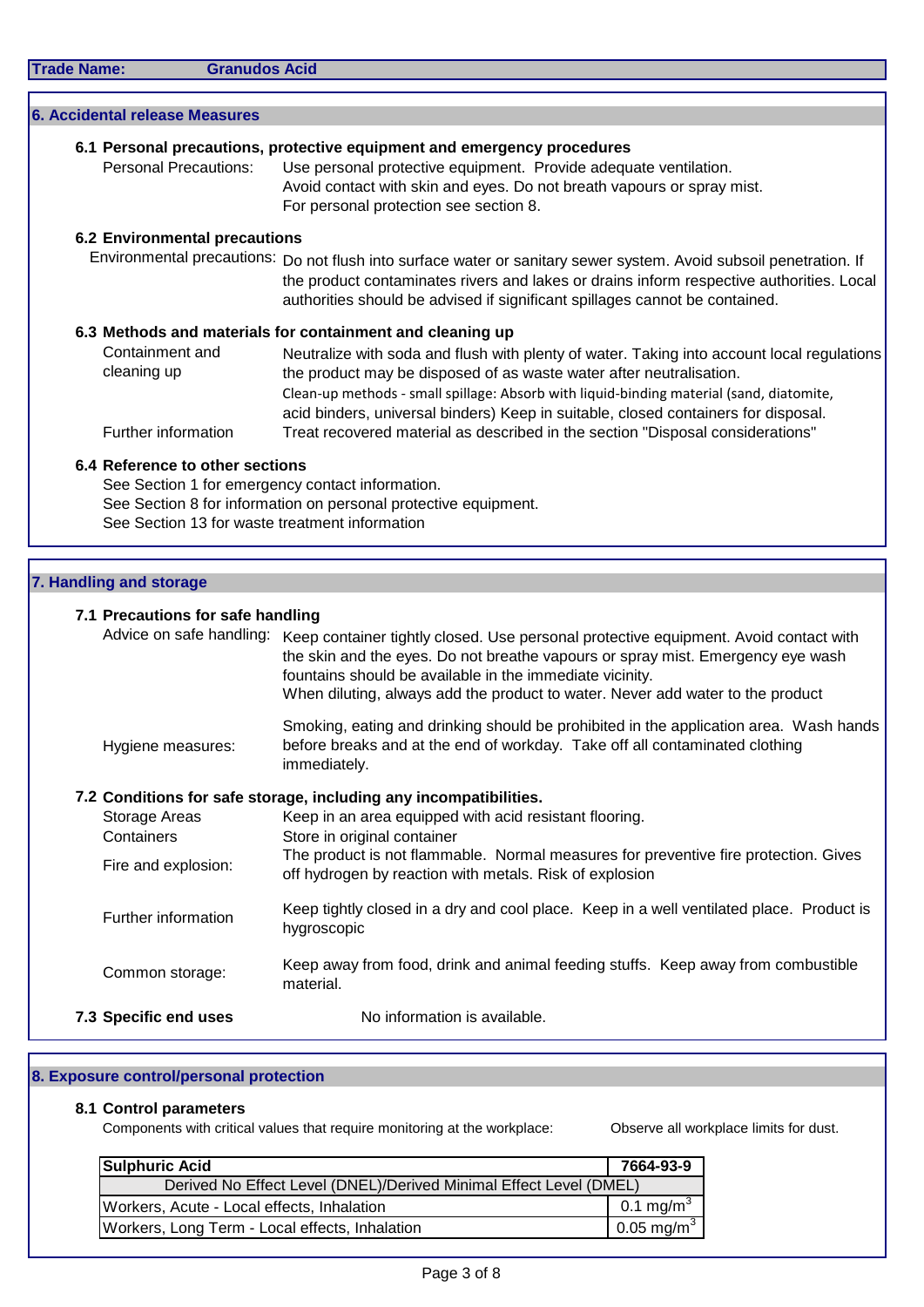## **8. Exposure control/personal protection**

| <b>Predicted No Effect Concentration (PNEC)</b> |                        |                       |  |  |  |  |
|-------------------------------------------------|------------------------|-----------------------|--|--|--|--|
| Fresh water                                     |                        | $0.0025$ mg/l         |  |  |  |  |
| Marine sediment                                 |                        | $0.0025$ mg/l         |  |  |  |  |
| Fresh water sediment                            | $0.002$ mg/kg          |                       |  |  |  |  |
| Marine sediment                                 | $0.002$ mg/kg          |                       |  |  |  |  |
| Sewage Treatment Plant (STP)                    | 8.8 mg/l               |                       |  |  |  |  |
| Other Occupational Exposure Limit Values        |                        |                       |  |  |  |  |
| EU ELV, Time Weighted Average (TWA):, Mist.     | Indicative             | $0.05 \text{ mg/m}^3$ |  |  |  |  |
| EH40 WEL, Time Weighted Average (TWA):          | 0.05 mg/m $^{3}$       |                       |  |  |  |  |
| ELV (IE), Time Weighted Average (TWA):, Mist.   | <b>Indicative OELV</b> | $0.05 \text{ mg/m}^3$ |  |  |  |  |

## **8.2 Exposure controls**

**Engineering measures** Refer to protective measures listed in sections 7 and 8.

## **Personal protective equipment**

| Respiratory protection                                                         | Required if vapours or aerosol are released.<br>Recommended Filter type: |          | Combination filter: E-P2                                                                        |  |  |  |
|--------------------------------------------------------------------------------|--------------------------------------------------------------------------|----------|-------------------------------------------------------------------------------------------------|--|--|--|
| Hand protection                                                                | Directive 89/686/EEC and standard EN 374.                                |          | Wear protective gloves. The selected protective gloves have to satisfy the specifications of EU |  |  |  |
| Hand protection                                                                | The following materials are suitable                                     |          |                                                                                                 |  |  |  |
|                                                                                | Material:                                                                | Gloves:  | Glove thickness:                                                                                |  |  |  |
|                                                                                | Fluorinated rubber.                                                      | >= 8 h   | $0.5$ mm                                                                                        |  |  |  |
|                                                                                | butyl-rubber                                                             | $>= 2 h$ | $0.5$ mm                                                                                        |  |  |  |
| Eye protection<br>Skin and body protection Acid resistant protective clothing. |                                                                          |          | Tightly fitting safety goggles approved to standard EN 166. Provide eye station                 |  |  |  |

## **Environmental exposure controls**

General advice: Do not flush into surface water or sanitary sewer system. Avoid subsoil penetration If the product contaminates rivers and lakes or drains inform respective authorities Local authorities should be advised if significant spillages cannot be contained

## **9. Physical and chemical properties**

# **9.1 Information on basic physical and chemical properties**

| Form:<br>Colour:<br>Odour:                                                                                                                                                                                                                                                                                                | Liquid<br>colourless or slight coloured<br>odourless                                                                                                                                                                                                                                |
|---------------------------------------------------------------------------------------------------------------------------------------------------------------------------------------------------------------------------------------------------------------------------------------------------------------------------|-------------------------------------------------------------------------------------------------------------------------------------------------------------------------------------------------------------------------------------------------------------------------------------|
| pH @ 20°C:<br>Solidification point<br>Boiling point/boiling range:<br>Flash point:<br>Flammability (solid, gas)<br>Upper explosion limit:<br>Lower explosion limit:<br>Relative vapour density:<br>Density $@$ 20 $°C$ :<br>Water solubility:<br>Ignition temperature:<br>Thermal decomposition:<br>Explosive properties: | ca. 1 (5 g/l; 20 °C)<br>ca. $-40^{\circ}$ C<br>$ca.120^{\circ}$ C<br>Not applicable<br>The product is not flammable.<br>Not applicable<br>Not applicable<br>3.4<br>ca. 1.3 $g/cm3$<br>completely miscible.<br>Not applicable<br>Decomposes on heating.<br>Product is not explosive. |
| 9.2 Other Information<br>Molecular weight<br>Corrosion to metals                                                                                                                                                                                                                                                          | 98.1 g/mol<br>Corrosive to metals                                                                                                                                                                                                                                                   |
|                                                                                                                                                                                                                                                                                                                           |                                                                                                                                                                                                                                                                                     |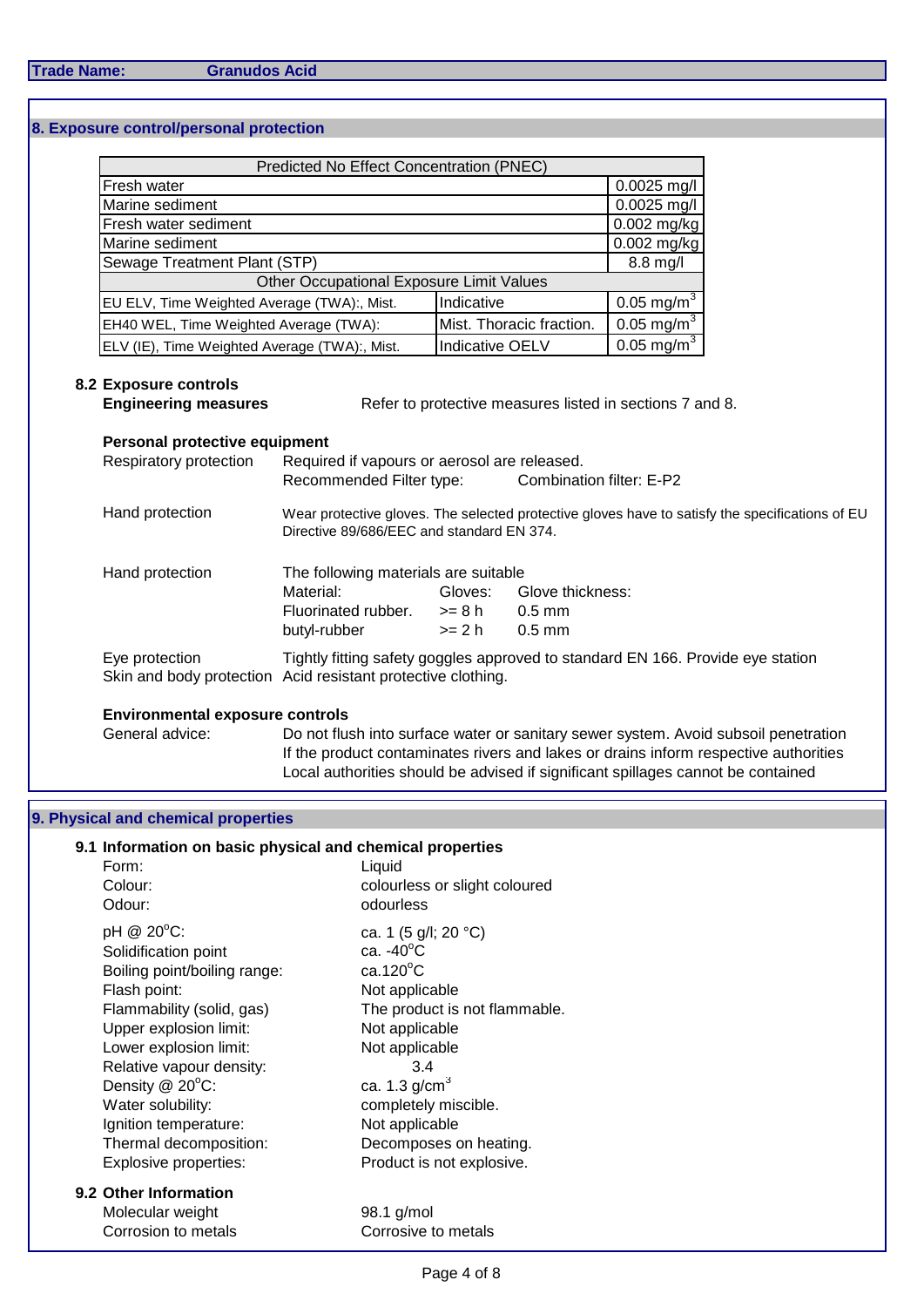| 10.1 Reactivity<br>Reactivity           | Stable under recommended storage conditions.                              |
|-----------------------------------------|---------------------------------------------------------------------------|
|                                         |                                                                           |
| <b>10.2 Chemical stability</b>          |                                                                           |
| Chemical stability                      | Stable under normal conditions                                            |
| 10.3 Possibility of hazardous reactions |                                                                           |
| Hazardous reactions                     | Gives off hydrogen by reaction with metals. Reacts exothermic with water. |
| 10.4 Conditions to avoid                |                                                                           |
| Conditions to avoid                     | No information available.                                                 |
| 10.5 Incompatible materials             |                                                                           |
| Materials to avoid                      | Organic materials, Bases, Reducing agents, Metals                         |
| 10.6 Hazardous decomposition products   |                                                                           |
| Haz. Decomp. products: Sulphur oxides   |                                                                           |

| 11.1 Information on toxilogical effects<br><b>Acute Toxicity</b> |         |                                                                                                                             |                                |  |
|------------------------------------------------------------------|---------|-----------------------------------------------------------------------------------------------------------------------------|--------------------------------|--|
|                                                                  | Oral:   | The substance or mixture is not classified                                                                                  |                                |  |
|                                                                  |         | Inhalation: The substance or mixture is not classified                                                                      |                                |  |
|                                                                  | Dermal: | The substance or mixture is not classified                                                                                  |                                |  |
| <b>Irritation</b>                                                | Skin:   | Very corrosive (rabbit)                                                                                                     |                                |  |
|                                                                  | Eyes:   | Very corrosive (rabbit)                                                                                                     | Risk of serious damage to eyes |  |
| Sensitisation:                                                   |         | Did not cause sensitisation on laboratory animals                                                                           |                                |  |
| <b>CMR Properties</b>                                            |         |                                                                                                                             |                                |  |
|                                                                  |         | Carcinogenicity No data available                                                                                           |                                |  |
|                                                                  |         | Mutagenicity No data available                                                                                              |                                |  |
|                                                                  |         | Teratogenicity Did not show teratogenic effects in animal experiments                                                       |                                |  |
|                                                                  |         | Reproductive toxicity Animal testing did not show any effects on fertility.                                                 |                                |  |
| <b>Specific Target Organ Toxicity</b>                            |         |                                                                                                                             |                                |  |
| Single exposure                                                  |         | The substance or mixture is not classified as specific target organ toxicant, single exposure.                              |                                |  |
| <b>Repeated Exposure</b>                                         |         | The substance or mixture is not classified as specific target organ toxicant, repeated exposure.                            |                                |  |
| <b>Aspiration Hazard</b>                                         |         | No aspiration toxicity classification                                                                                       |                                |  |
| <b>Further information</b>                                       |         | If ingested, severe burns of the mouth and throat, as well as a danger of perforation of<br>the oesophagus and the stomach. |                                |  |
| <b>Acute Toxicity</b>                                            |         | Sulphuric Acid                                                                                                              |                                |  |

| <b>Route</b> | <b>Species</b> | <b>Test</b>             | 'Value | <b>Units</b> |
|--------------|----------------|-------------------------|--------|--------------|
| Oral         | Rat            | LD50                    |        | mg/kg        |
|              |                | <b>I</b> Sulphuric Acid |        | 2140         |

# **12. Ecological Information**

## **12.1 Toxicity**

| Sulphuric Acid<br>Component: | CAS No:          | 7664-93-9 |             |              |
|------------------------------|------------------|-----------|-------------|--------------|
| <b>Species</b>               | <b>Test</b>      | Value     | <b>Time</b> | <b>Units</b> |
| Gambusia affinis             | <b>LC50</b>      | 42        | 96 h        | mg/1         |
| Daphnia magnia               | EC <sub>50</sub> | 29        | 24 h        | mg/1         |
| activated sludge             | <b>EC50</b>      | 58        | 120h        | mg/          |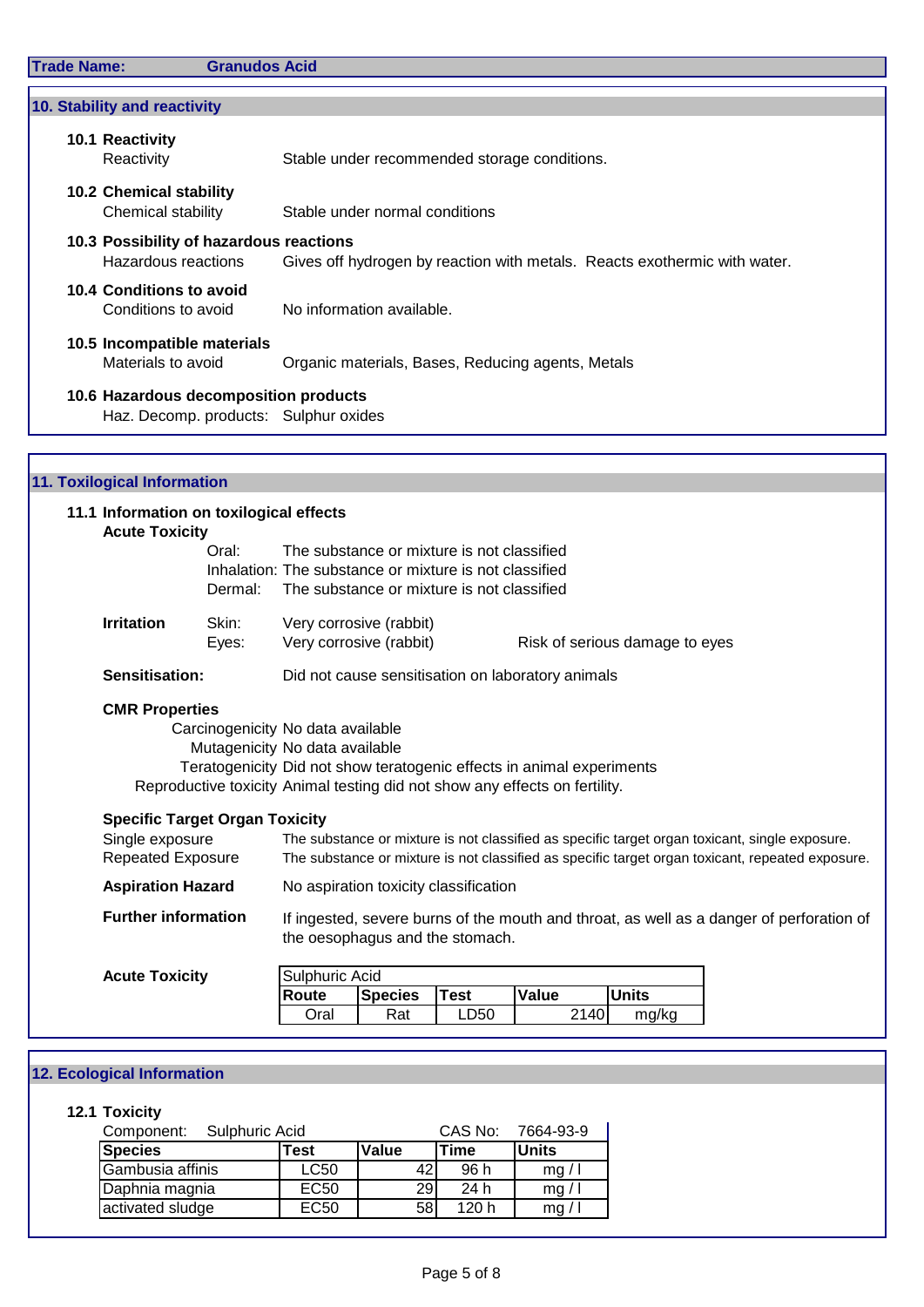| Trade Name: |  |  |
|-------------|--|--|
|             |  |  |

#### **Granudos Acid**

## **12. Ecological Information**

## **12.2 Persistence and degradability**

Persistence and degradability The methods for determining the biological degradability are not applicable for inorganic substances.

# **12.3 Bioaccumlative potential**

Bioaccumlative potential No data available

#### **12.4 Mobility in soil**

Mobility in soil No data available

**12.5 Results of PBT and PvB assessment** Results of PBT and PvB Not applicable

## **12.6 Other adverse effects**

Remarks: All numerical values for etoxicity effects are calculated on the pure substances Harmful effects to aquatic organisms due to pH shift Neutralization is normally necessary before waste water is discharged into water treatment plants. Do not flush into surface water or sanitary sewer system

#### **13. Disposal Considerations**

#### **13.1 Waste treatment methods**

Disposal should be in accordance with local, state or national legislation Do not reuse empty containers without commercial cleaning or reconditioning Do not discharge into drains or the environment, dispose to an authorised waste collection point

#### **Classification**

Waste Codes in accordance with the European Waste catalogue (EWC) are origin-defined. Since this product is used in several industries, no Waste Code can be provided by the supplier. The Waste Code should be determined in arrangement with your waste disposal partner or the responsible authority

## **14. Transport Information**

| 14.1 UN Number                                                                                                                                                                                      | 2796                                                                                                |  |
|-----------------------------------------------------------------------------------------------------------------------------------------------------------------------------------------------------|-----------------------------------------------------------------------------------------------------|--|
| 14.2 UN proper shipping name                                                                                                                                                                        | <b>SULPHURIC ACID</b>                                                                               |  |
| 14.3 Transport hazard class(es)                                                                                                                                                                     |                                                                                                     |  |
| Class<br><b>Classification Code</b>                                                                                                                                                                 | 8<br>C <sub>1</sub>                                                                                 |  |
| Hazard label                                                                                                                                                                                        | 8                                                                                                   |  |
| <b>Transport Category</b>                                                                                                                                                                           | 80                                                                                                  |  |
| <b>Tunnel Code</b><br><b>EMS</b>                                                                                                                                                                    | E<br>F-A, S-B                                                                                       |  |
|                                                                                                                                                                                                     |                                                                                                     |  |
| 14.4 Packaging Group                                                                                                                                                                                | $\mathbf{I}$                                                                                        |  |
| 14.5 Environmental hazards<br>Classified as environmentally hazardous: ADR<br>Labeling according to 5.2.1.8 RID<br>Labeling according to 5.2.1.6.3 IMDG<br>Classified as "P" according to 2.10 IMDG | Nο<br>No<br>No.<br>Classification as environmentally hazardous according to 2.9.3 IMDG<br>No.<br>No |  |
| 14.6 Special precautions for user<br>Not applicable<br>Note:                                                                                                                                        |                                                                                                     |  |
| IMDG:<br>Not applicable                                                                                                                                                                             | 14.7 Transport in bulk according to Annex II of MARPOL 73/78 and the IBC Code                       |  |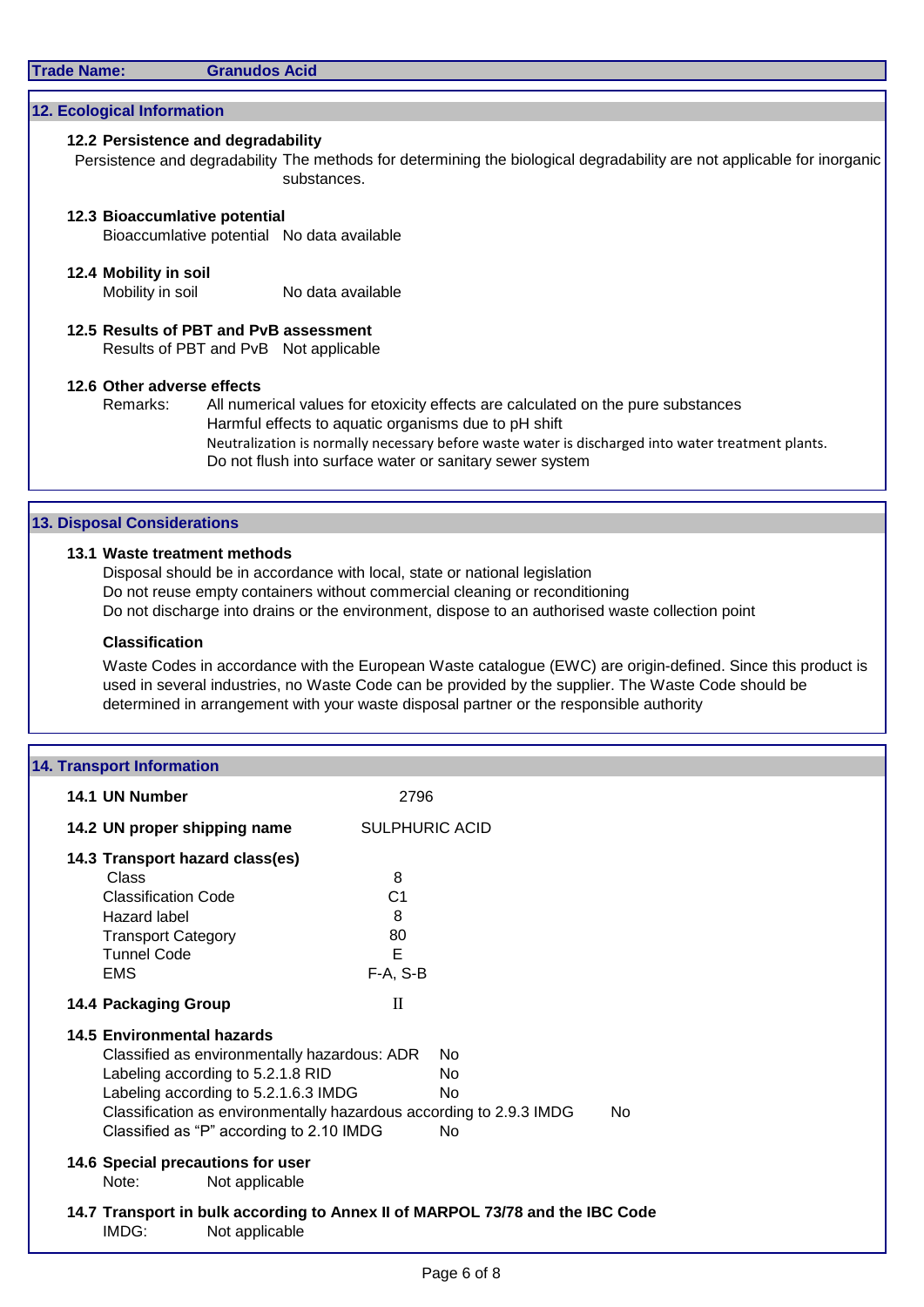#### **Trade Name: Granudos Acid**

#### **15. Regulatory information**

## **15.1 Safety, health and environmental regulations/legislation specific for this substance or mixture.**

| Sulphuric acid:        |                     |                        |
|------------------------|---------------------|------------------------|
| <b>Regulatory List</b> | <b>Notification</b> | <b>Notification No</b> |
| <b>AICS</b>            | <b>YES</b>          |                        |
| <b>DSL</b>             | <b>YES</b>          |                        |
| INV (CN)               | <b>YES</b>          |                        |
| ENCS (JP)              | <b>YES</b>          | (1) - 430              |
| ISHL (JP)              | <b>YES</b>          | $(1) - 430$            |
| <b>TSCA</b>            | <b>YES</b>          |                        |
| <b>EINECS</b>          | <b>YES</b>          | 231-639-5              |
| KECI (KR)              | <b>YES</b>          | $97 - 1 - 405$         |
| <b>KECI (KR)</b>       | <b>YES</b>          | KE-32570               |
| PICCS (PH)             | YES                 |                        |

**15.2 Chemical Safety Assessment** A Chemical Safety Assessment has been carried out for this substance

#### **16. Other information**

| Full text of H-statements referred to under sections 2 and 3 |                                         |  |  |
|--------------------------------------------------------------|-----------------------------------------|--|--|
| H290                                                         | May be corrosive to metals              |  |  |
| H314                                                         | Causes severe skin burns and eye damage |  |  |

#### **Further information**

Restricted to professional users. Attention - Avoid exposure- obtain special instructions before use

This information is believed to be accurate and represents the best information currently available to us. However, we make no warranty or merchantability, or fitness for any particular use, or any other warranty, express or implied, with respect to this information, and we assume no liability resulting from use of this information Users should make their own investigations to determine the suitability of the information for their particular needs and uses.

#### **Abbreviations and acronyms:**

- ADR: Accord europeen sur le transport des marchandises dangereuse par Route (European Agreement concerning the International Carriage of Dangerous Goods by Road)
- RID: Reglement international concernant le transport des marchandises dangereuses par chemin de fer (Regulations concerning the International Carriage of Dangerous Goods by Road)
- IMDG: International Maritime Code for Dangerous Goods
- IATA: International Air Transport Association
- IATA-DGR Dangerous goods Regulations by the 'International Air Transport Association' (IATA)
- ICAO: International Civil Aviation Organization
- GHS: Globally Harmonized System of Classification and Labelling of Chemicals
- **EINECS** European Inventory of Existing Commercial Chemical Substances.
- CAS: Chemicals Abstracts Service (division of the American Chemical Society)
- LC50: Lethal concentration, 50 percent
- LD50: Lethal dose, 50 percent

# Indicates updated section